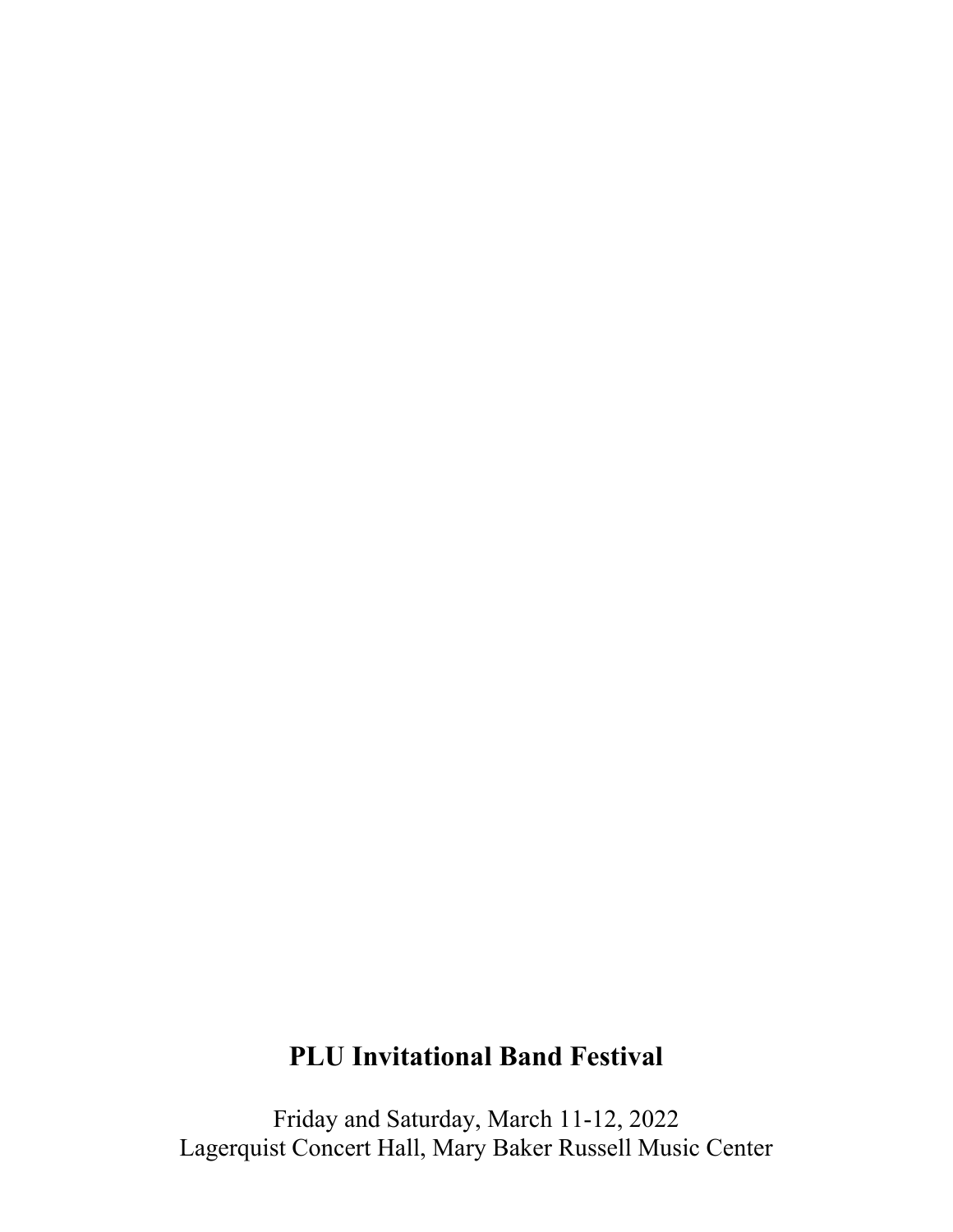## **PLU Invitational Band Festival**

### Jeffrey Bell-Hanson, Ron Gerhardstein & Edwin Powell, *adjudicators*

Friday and Saturday, March 11-12, 2022 Lagerquist Concert Hall, Mary Baker Russell Music Center

Welcome to Lagerquist Concert Hall.

**Masks must be worn at all times while indoors and for the duration of the performance.** Please disable the audible signal on all watches and cellular phones for the duration of the performance.

Use of cameras and recording equipment is not permitted in the concert hall.

#### **Friday, March 11, 2022**

| <b>Time</b> | <b>Event</b>                                                                              |
|-------------|-------------------------------------------------------------------------------------------|
| 8:00 AM     |                                                                                           |
|             | American Riversongs - Pierre La Plante (b. 1943)                                          |
|             | Mazama – Jay Chattaway (b. 1946)                                                          |
| 8:45 AM     |                                                                                           |
|             | Impressario Overture – W. A. Mozart (1756-1791), arr. Gordon Ring                         |
|             | Arabian Dances - Brian Balmages (b. 1975)                                                 |
| 9:30 AM     |                                                                                           |
|             | Americans We - Henry Fillmore (1881-1956), arr. Andrew Balent                             |
|             | Themes from The Planets - Gustav Holst (1874-1934), arr. Douglas Wagner                   |
|             | Chasing Sunlight - Cait Nishimura (b. 1991)                                               |
| 10:15 AM    |                                                                                           |
|             | Overture from The Barber of Seville - Gioachino Rossini (1792-1868), arr. Mitchell Bender |
|             | Lullabye - Randall Standridge (b. 1976)                                                   |
|             | Mechanism - Todd Stalter (b. 1966)                                                        |
| 11:00 AM    |                                                                                           |
|             | Danzon No. 2 – Arturo Marquez (b. 1950)                                                   |
|             | Perthshire Majesty - Samuel Hazo (b. 1966)                                                |
|             | The Circus Bee - Henry Filmore, arr. Loris Schissel                                       |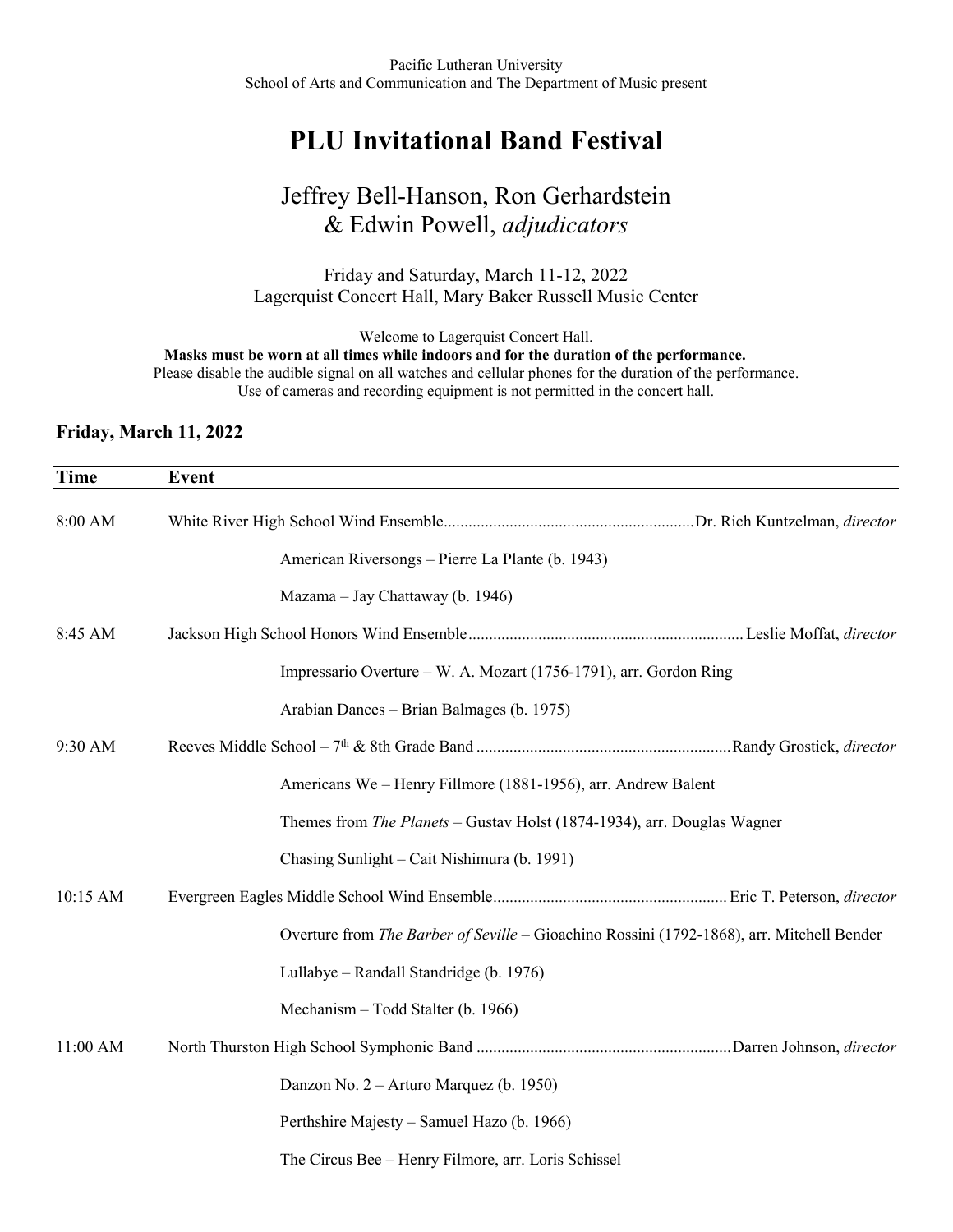| 11:45 AM           |                                                                                |  |
|--------------------|--------------------------------------------------------------------------------|--|
|                    | Where Words Cannot Go - Nicole Piunno (b. 1985)<br>Ron Gerhardstein, conductor |  |
|                    | Echo Chambers – Peter Van Zandt Lane (b. 1985)                                 |  |
| <b>LUNCH BREAK</b> |                                                                                |  |
| 1:00 PM            |                                                                                |  |
|                    | Riften Wed – Julie Giroux (b. 1961)                                            |  |
|                    | Second Suite in F Major - Gustav Holst                                         |  |
| 1:45 PM            |                                                                                |  |
|                    | Play! – Carl Holmquist (b. 1983)                                               |  |
|                    | Hymn to a Blue Hour – John Mackey (b. 1973)                                    |  |
|                    | Molly on the Shore – Percy Grainger (1882-1961)                                |  |
| 2:30 PM            |                                                                                |  |
|                    | Rites of Tamburo – Robert W. Smith (b. 1958)                                   |  |
|                    | Greenwillow Portrait - Mark Williams (b. 1976)                                 |  |
|                    | Blalock Canyon March – Steve Hodges (b. 1952)                                  |  |
| 3:15 PM            |                                                                                |  |
|                    | Fairest of the Fair – John Philip Sousa (1854-1932)                            |  |
|                    | Air for Band – Frank Erickson (1923-1996)                                      |  |
|                    | Give Us This Day – David Maslanka (1943-2017)                                  |  |
| 4:00 PM            |                                                                                |  |
|                    | Theme from Green Bushes – Percy Grainger                                       |  |
|                    | American Elegy - Frank Ticheli (b. 1958)                                       |  |
|                    | Hand Across the Sea - John Philip Sousa                                        |  |
| 4:45 PM            |                                                                                |  |
|                    | A Huntington Celebration - Philip Sparke (b. 1951)                             |  |
|                    | Rikudim: Four Israeli Folk Dances for Band - Jan Van der Roost (b. 1956)       |  |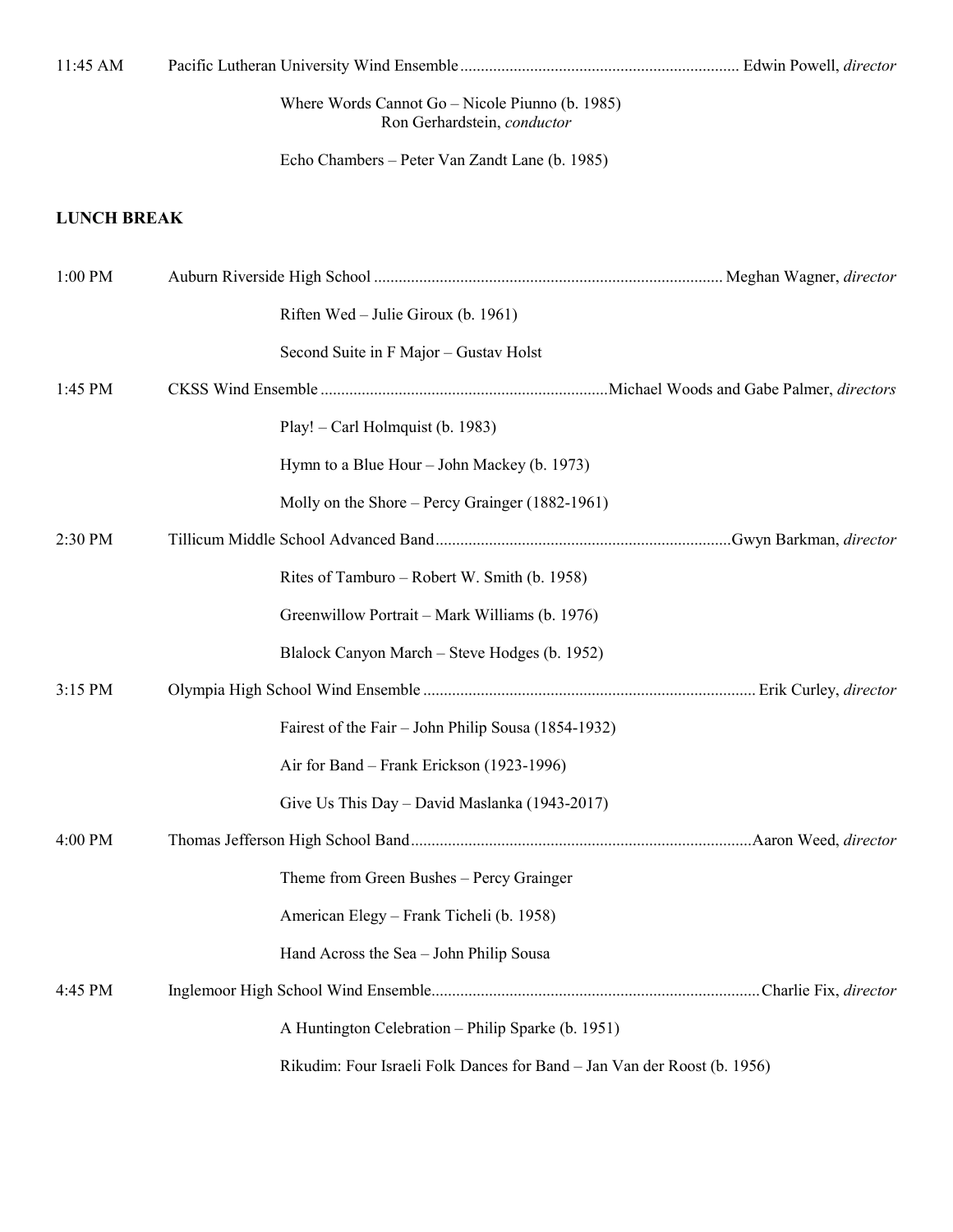#### **Saturday, March 12, 2022**

| <b>Time</b>        | <b>Event</b>                                                                   |
|--------------------|--------------------------------------------------------------------------------|
| 8:00 AM            |                                                                                |
|                    | Heatherwood Portrait - James Barnes (b. 1949), arr. Clarence Barber            |
|                    | Again We Rise - John M. Pasternak                                              |
|                    | Arabian Dances - Brian Balmages                                                |
| 8:45 AM            |                                                                                |
|                    | Amparito Roca - Jaime Texidor (1884-1957), arr. James Curnow                   |
|                    | Yellow Mountains - Jacob de Haan (b. 1959)                                     |
|                    | Into the Blue – Cait Nishimura                                                 |
| 9:30 AM            |                                                                                |
|                    | Londonderry Air - John Kinyon (1918-2002)                                      |
|                    | To Dream in Brushstrokes - Michael Oare (b. 1960)                              |
|                    | Two British Folk Songs - Elliot Del Borgo                                      |
| 10:15 AM           |                                                                                |
|                    | Resplendence – William Owens (b. 1963)                                         |
|                    | Country Wildflowers – Larry Daehn (b. 1939)                                    |
|                    | Shaker Variants - Elliot Del Borgo (1938-2013)                                 |
| 11:45 AM           |                                                                                |
|                    | Where Words Cannot Go - Nicole Piunno (b. 1985)<br>Ron Gerhardstein, conductor |
|                    | Echo Chambers – Peter Van Zandt Lane (b. 1985)                                 |
| <b>LUNCH BREAK</b> |                                                                                |
| 1:00 PM            |                                                                                |
|                    | Night Journey – Scott Watson (b. 1962)                                         |

All the Pretty Little Horses – Traditional, arr. Andrew Boysen, Jr.

Silver Celebration Overture – David Holsinger (b. 1945)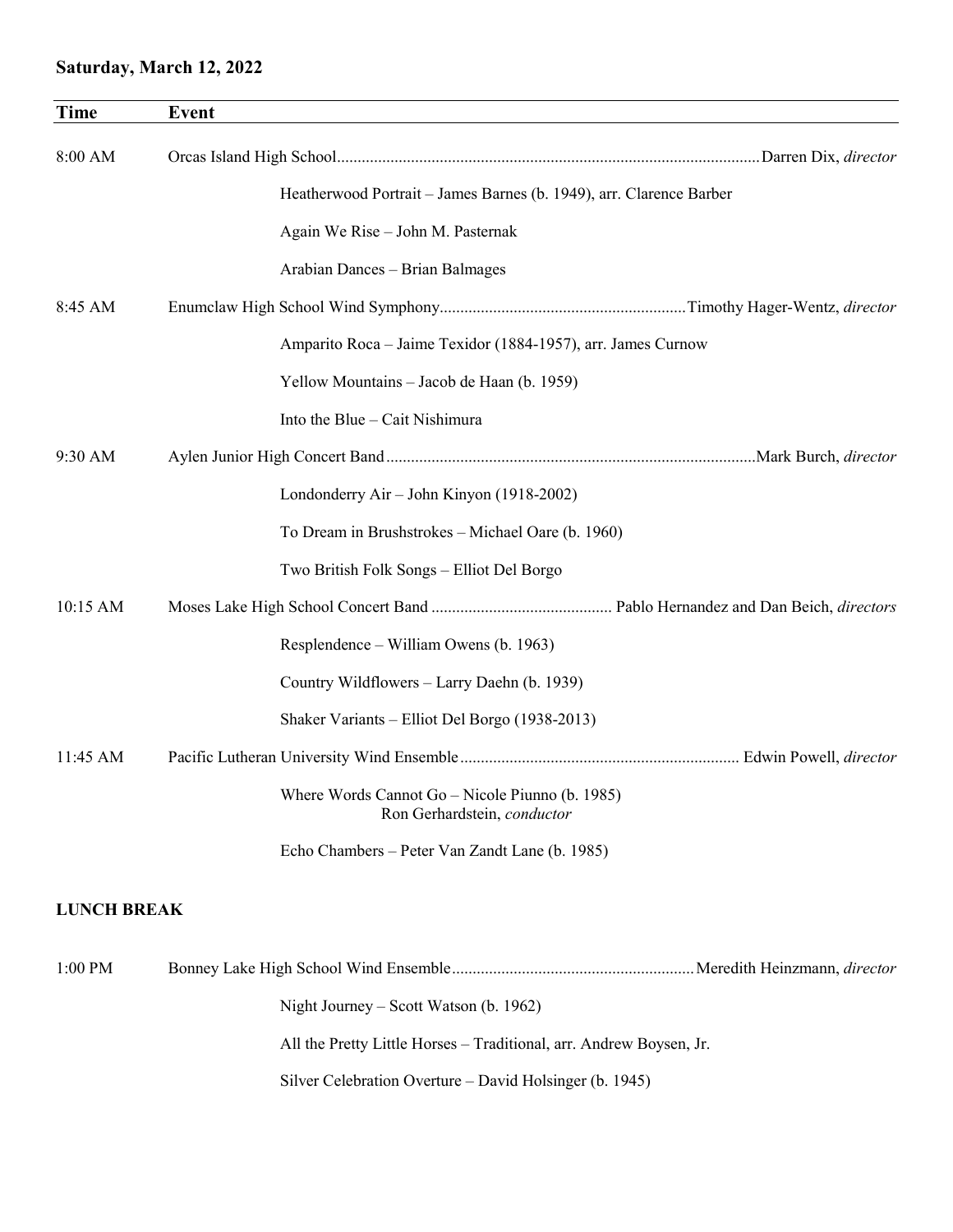| 1:45 PM   |                                                                                 |
|-----------|---------------------------------------------------------------------------------|
|           | First Suite in E-flat - Gustav Holst<br>Chaconne                                |
|           | Wayfaring Stranger – Christopher Nelson                                         |
|           | The Last Letter from Murdoch - Masanori Taruya (b. 1978)                        |
| 2:30 PM   |                                                                                 |
|           | Peregrin, A Traveler's Tale – Douglas Akey (b. 1957)                            |
|           | On A Hymnsong of Phillip Bliss – David Holsinger                                |
|           | Buccaneer Hornpipe - Chris Sharp                                                |
| 3:15 PM   |                                                                                 |
|           | American Salute – Morton Gould (1913-1996), arr. Douglas E. Wagner              |
|           | Second Prelude – George Gershwin (1898-1937), arr. John Krance                  |
|           | Blue Mambo – Michael Sweeney (b. 1952)                                          |
| $4:00$ PM |                                                                                 |
|           | Exaltation – James Swearingen (b. 1947)                                         |
|           | Cumberland Cross – Carl Strommen (b. 1939)                                      |
|           | First Suite in E-flat - Gustav Holst, arr. Michael Sweeney<br>Chaconne<br>March |